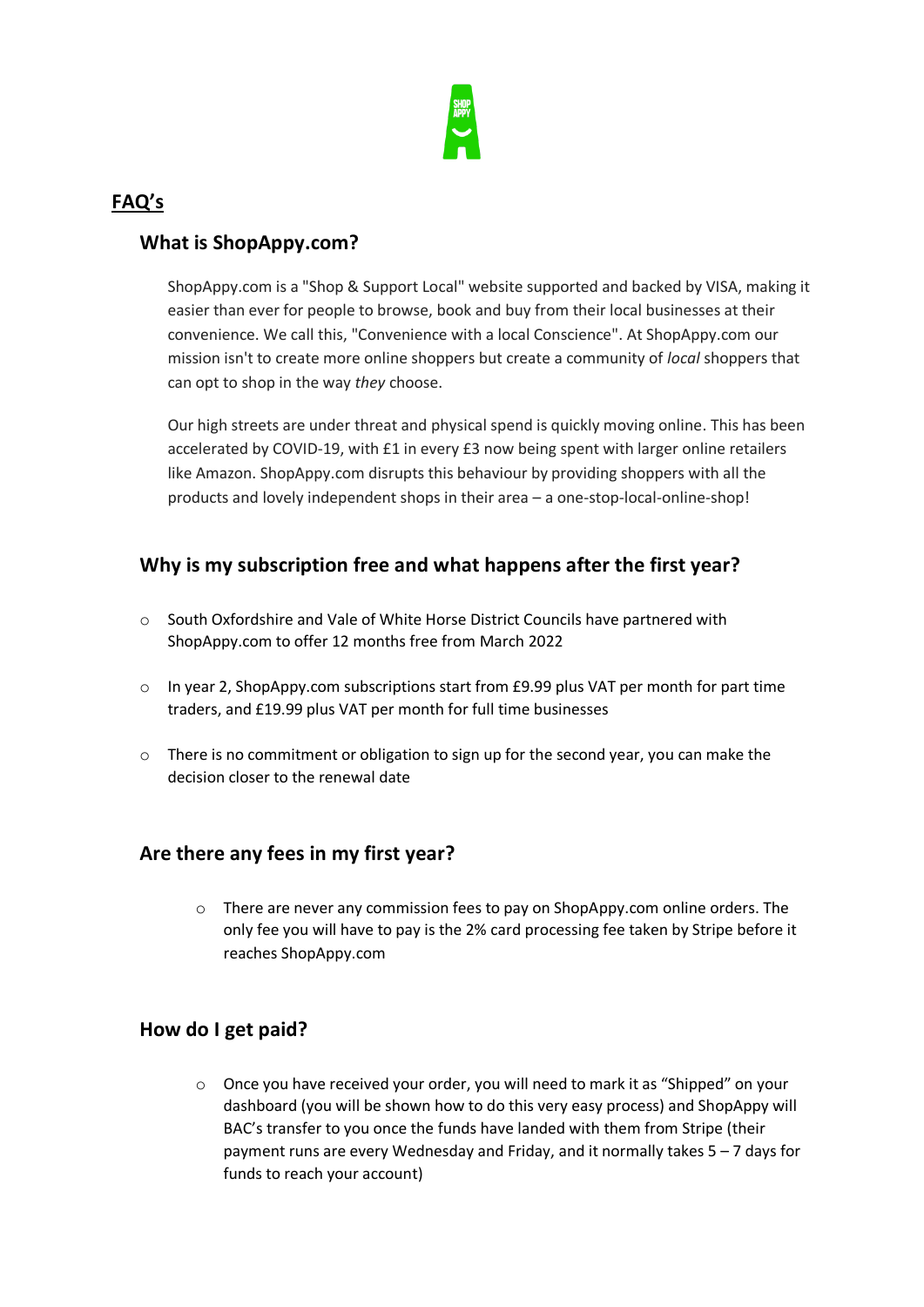

# **I already sell online using my own website, why would I need another platform?**

o If you have your own website, that is great news and you are already ahead of the curve. Your own website will give you a national or even global presence for your business and products. What ShopAppy.com does is to offer a level of convenience to local shoppers, that currently they can only get on Amazon and similar global platforms. ShopAppy brings online shopping back to the local economy where your independent business is based reconnecting people with their High Street. This means, customers in your hometown can shop with you and other local businesses and benefit from one check out, one click & collect location or one delivery in your town. This keeps everyone safer during lockdown restrictions and beyond and also contributes to lowering carbon emissions and looking after our planet! *Happy People, Happy Places, Happy Planet!*

### **I already sell on Facebook and that seems to be working for me.**

o It's great that you have built a loyal following on Facebook… But isn't it time consuming and admin heavy? Businesses that join ShopAppy.com from solely trading on Facebook report saving hours a day messaging people and see on average an increase of 25% on their average order values

It's easy to keep pushing your business through Facebook but you can add a "Shop Now" button and have an automated reply message in messenger to direct people to your ShopAppy.com profile, where they can browse your products and make purchases, and you will be notified by email of the orders. You get the time back to focus on your business… Or spend extra time with your family and loved ones at home. We also think you will love the ShopAppy Family group on Facebook where our Vendors share tips, questions and support – Join the ShopAppy Vendor family

# **I have never used anything web based before and I'm not comfortable using digital platforms.**

 $\circ$  ShopAppy.com was created with tech-phobes in mind. If John the greengrocer in Saltaire can use it, when he only used his phone to make calls… Then anyone can. As well as the dashboard being quite intuitive for tech beginners, there is a lot of support available for those who need it. You will have a dedicated Community Support Manager, we host fortnightly drop-in sessions and there are videos in your